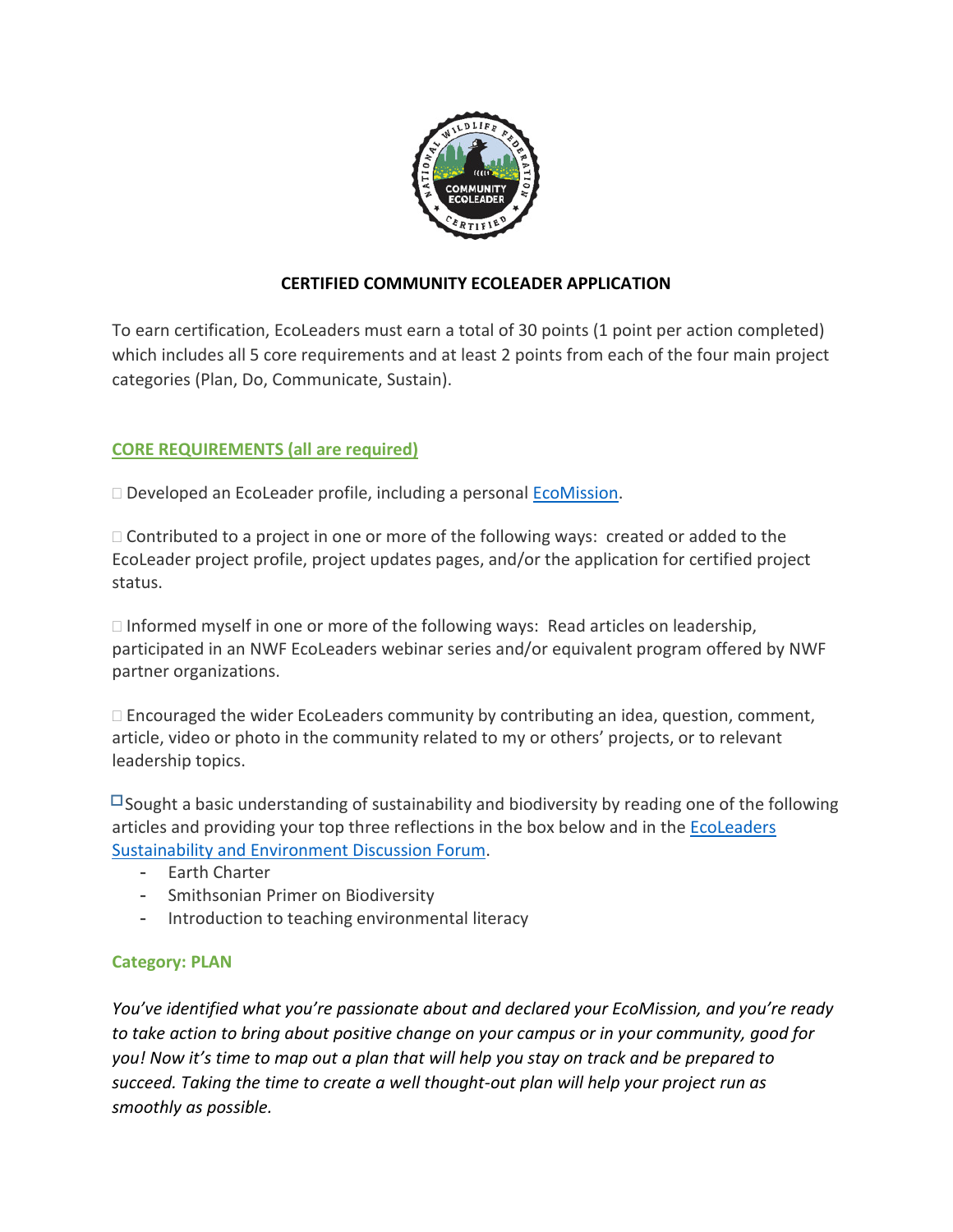### **Sub-Category: Visioning, Planning, or Research**

*One of the most important things to do before jumping into a project is to be sure you are adequately educated on the issue - read up on the topic, research similar projects and talk to folks who have done relevant work. Now is also the time to set short and long-term goals for what you would like to achieve through your efforts and think about what the indicators of success will be and what milestones will get you to your end goal.* 

 $\Box$  Identified a need and invented a project to address it.

□ Clarified project outcomes and measures of success.

□ Designed or tested strategies and tactics (including various technologies, vendors or costs).

 $\Box$  Developed short and long-term goals and specific activities to achieve them.

 $\Box$  Investigated similar projects.

□ Coordinated a "request for proposal" (RFP) or similar process.

 $\Box$  Facilitated a team of people to define a vision for the project (or coordinated a planning charrette).

 $\Box$  Surveyed people to help define project vision, needs, priorities and/or strategies.

 $\Box$  Identified potential risks and strategies to address them.

#### **Sub-category: Recruiting Others**

*Remember, many hands make light work. It's important to be able to solicit help where you need it and to draw on the varying strengths of your community. Consider what type of people power you may need - volunteers, co-leaders, folks to help you plan, implement, etc. and create plans for recruiting those people to your team.* 

 $\Box$  Recruited one or more other individuals for the core project team.

 $\Box$  Recruited volunteers to help with the project (beyond the core project team).

 $\Box$  Met with organizational superiors or staff and received support for the project.

 $\Box$  Organized or facilitated one or more project committees, or served as liaison for multiple committees.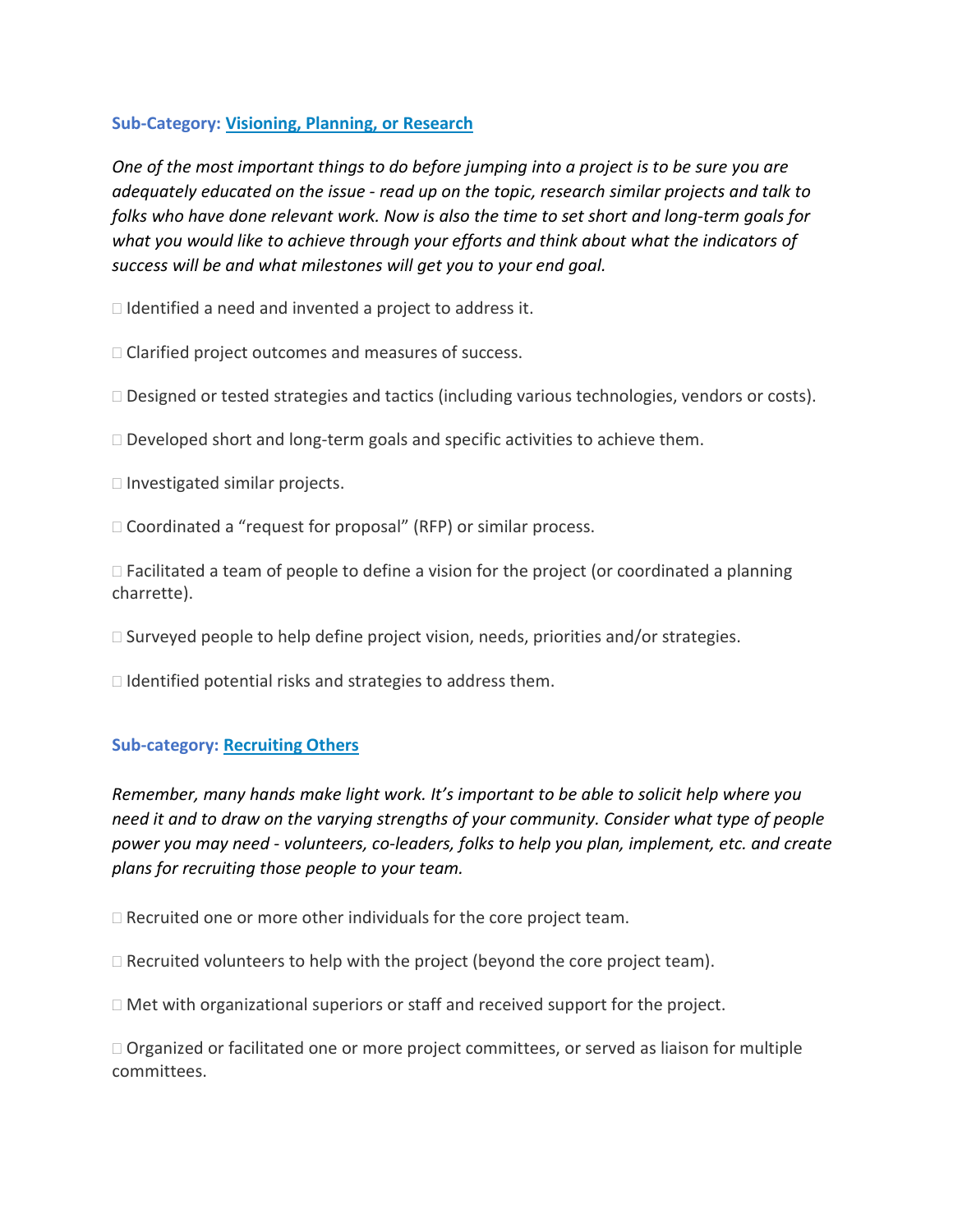$\Box$  Recruited representatives from one or more external organizations as advisors, board members, or in other leadership capacities.

## **Sub-category: Budgeting and Fundraising**

*There are many ways to find funding for your project. It's important to research the options available and set realistic goals and plans for raising the funds needed to achieve your desired outcomes and sustain your effort.*

 $\Box$  Developed a budget for the project (expenses regarding materials, promotions, etc.)

- $\Box$  Initiated or secured funding through an organization or community revolving loan fund.
- □ Applied for a grant for the project.
- □ Organized a fundraising campaign such as online crowd-sourcing
- $\square$  Secured in-kind or monetary donations from businesses.
- $\Box$  Met with prospective donors to discuss the project and fundraising needs.
- □ Managed donations that came in for the project.
- □ Other (insert text field to enter answer)

#### **CATEGORY 2: DO**

*Now that you've got a solid plan in place, have recruited a team of folks to help and have figured out the financials, it's time to start taking action! As you move into the "action" phase of your project, it will be important to continue to manage project logistics, to provide education and training for volunteers and to advocate and promote your efforts.* 

#### **Sub-Category: Project Management and Logistics**

*Because projects bring together many different people to achieve a common goal, the successful management of the project and project team is essential. Delegating tasks, coordinating with team members on logistics, and maintaining a shared calendar all help managing a project run smoothly.*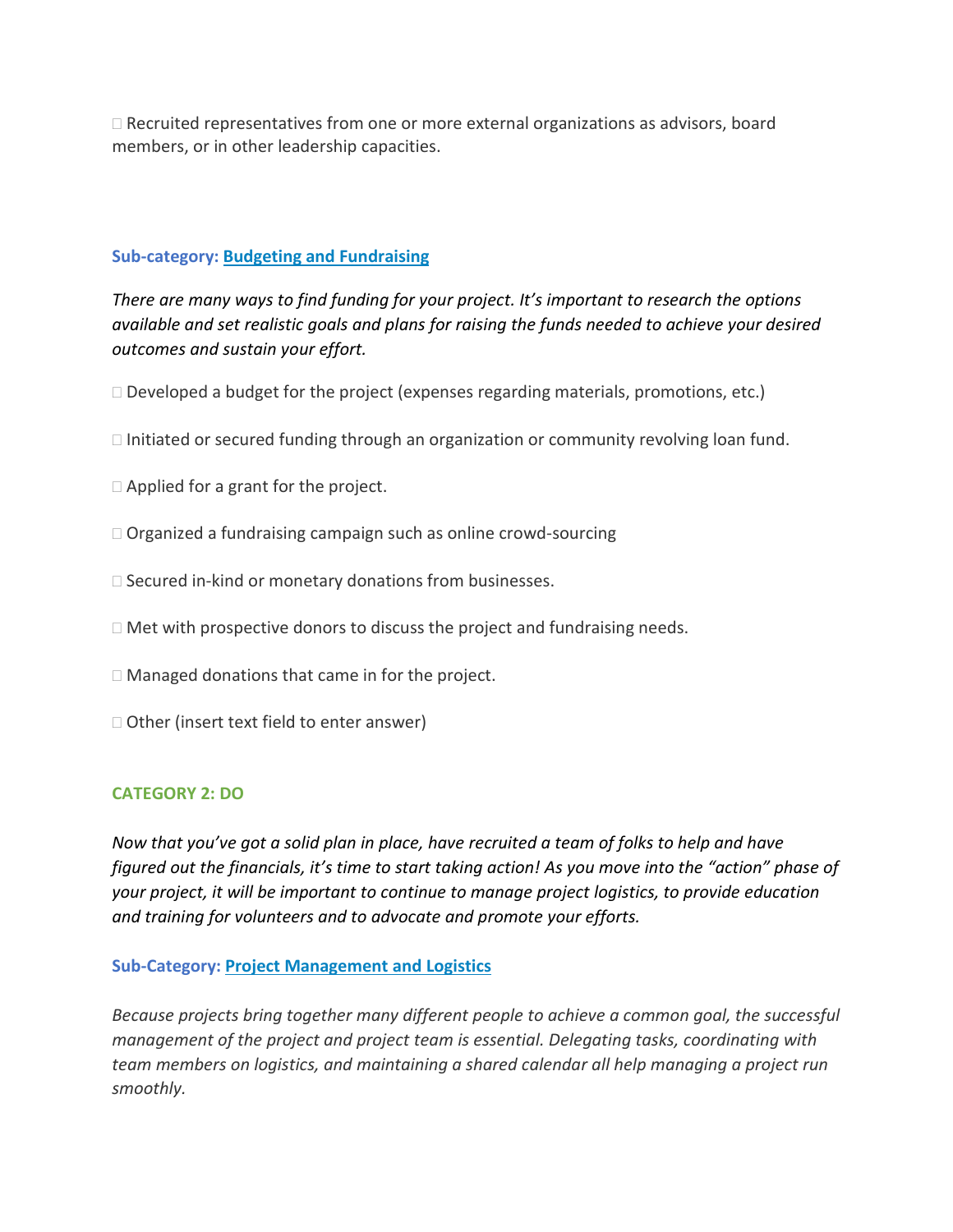$\Box$  Developed a project management plan with timeline and assigned tasks to team members.

 $\Box$  Secured use of or procured building space, land, goods or services.

□ Organized materials, goods or services needed for volunteer service.

 $\Box$  Kept a team up-to-date regularly over the course of the project.

 $\Box$  Documented and maintained a calendar for the project or managed scheduling for key meetings.

 $\Box$  Worked with the team to prioritize ideas for the project.

 $\Box$  Lead effective meetings with a pre-stated agenda and notes after.

 $\Box$  Developed committee chairs or other structures that distribute the workload.

### **Sub-category: Education, Training or other Support**

*It is important to make sure you and the project participants are properly educated and trained to succeed in the project. Education, training and support can take many forms depending on the project - from a community education session on the project topic to conflict management training for team members.* 

 $\Box$  Educated myself through reading, participating in a leadership or skills training and/or earning a related credential.

 $\Box$  Coordinated leadership or skills training for team members and/or project participants.

 $\Box$  Secured funding for leadership or skills training.

 $\Box$  Facilitated a situation that required conflict management skills.

 $\Box$  Offered or attended a diversity training or spoke up to encourage a diversity of views and perspectives.

 $\Box$  Helped arrange for employee release time or related incentives to allow professional development or other work to advance the project.

 $\Box$  Integrated questions about participation and support of the project in relevant performance review questionnaires.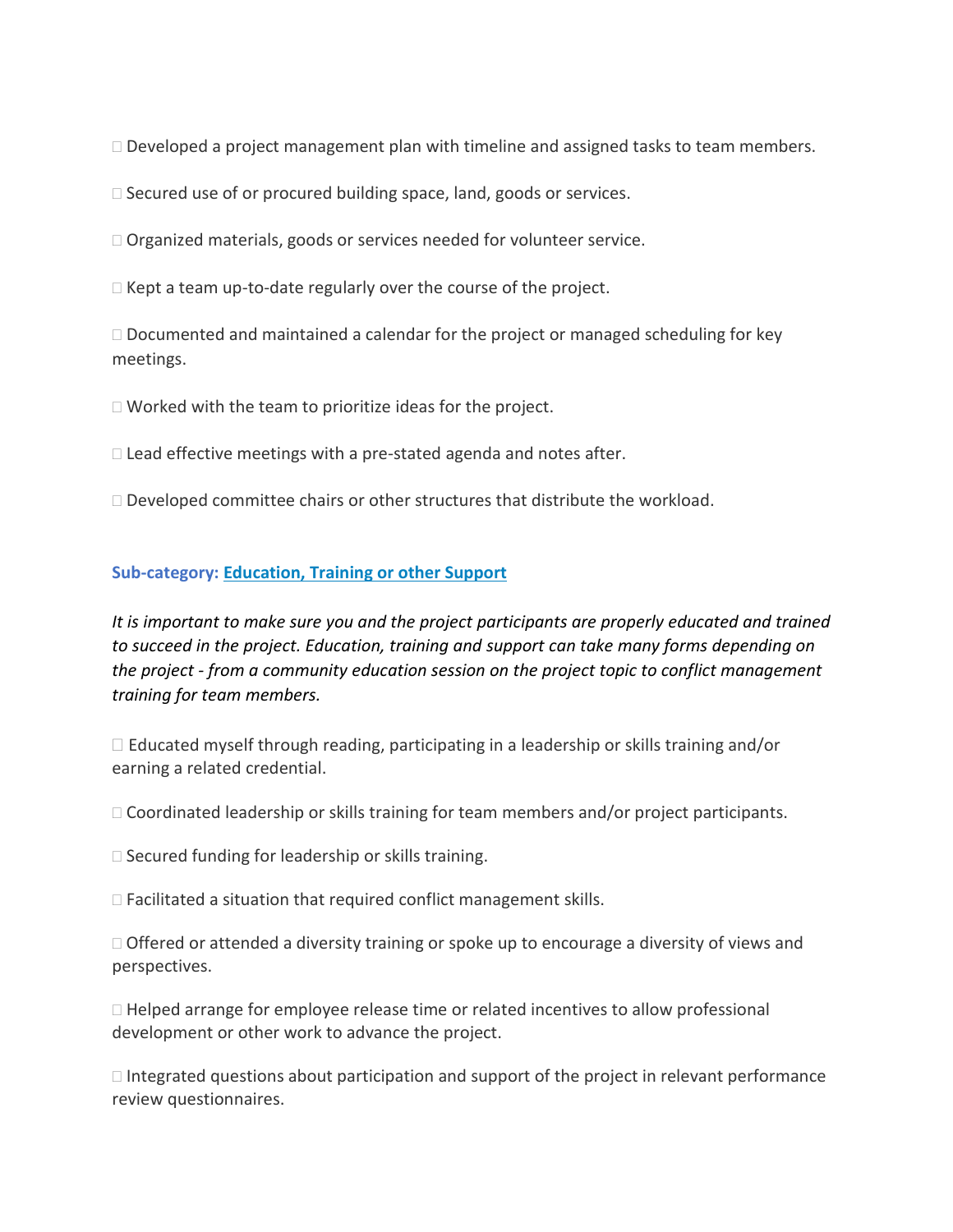## **Sub-category: Project Advocacy and Networking**

*For an effort to be successful you need to strategically advocate for it and share your passion with others to gain support from key players. It will be important to brainstorm the methods that you think will be most successful in gaining the support you need - maybe it means holding a rally or sending a letter to an elected official or attending an event where you could meet with key advocates for your project.*

 $\Box$  Organized or attended a rally to support the project.

 $\Box$  Wrote or passed an organizational or governmental policy in support of the project.

 $\Box$  Developed an advocacy campaign in support of the project (email blasts, postering, educational gatherings, etc.)

 $\Box$  Wrote a letter to or met with political representatives related to the project.

 $\Box$  Prepared an online action alert for others related to the project.

 $\Box$  Hosted in-person gatherings in support of the project to foster relationships among project participants and other interested individuals.

 $\Box$  Attended events to meet new people who could help with the project or to build reciprocal support around similar aims or researched events for our team to attend to advance the project.

 $\Box$  Prepared promotional print or web materials.

 $\Box$  Organized a table about the project at an event.

 $\Box$  Helped organize or set up a networking event.

# **Sub-category: Technology and Science**

*Planning, education and people power are all important pieces to a project but science and technology can also be invaluable tools for your work. Perhaps you can design an app to assist in your efforts or employ scientific data collection. The possibilities are endless! If science and technology aren't your forte this is a great opportunity to gain knowledge or solicit help from the experts.* 

 $\Box$  Learned a new technology to help with the project.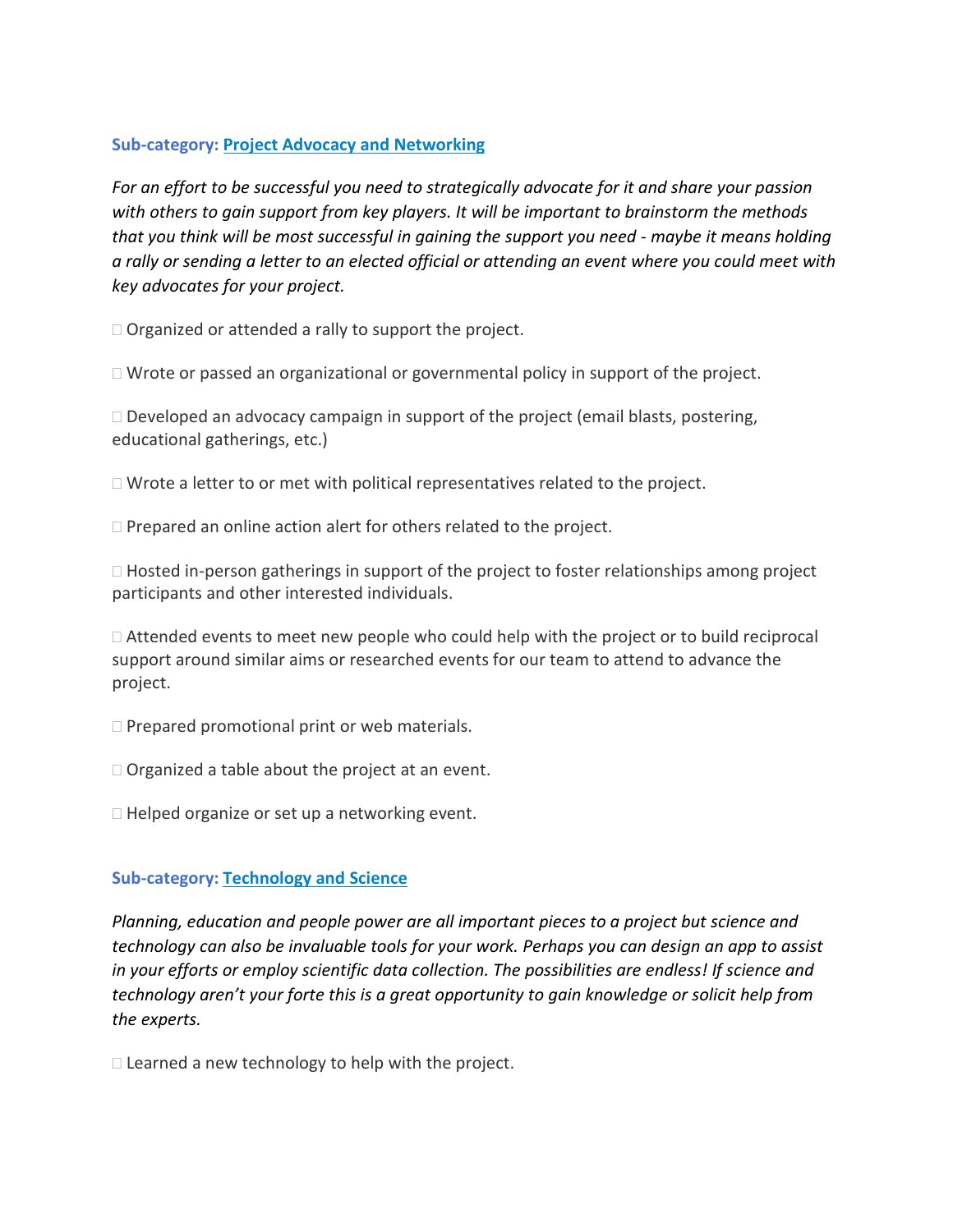$\Box$  Developed an app or software to help with the project.

□ Maintained hardware for the project.

 $\Box$  Set up or maintained technology or software such as a network, web cam or real-time monitoring of energy or water use for the project.

 $\Box$  Gathered scientific data on a regular basis for the project.

### **CATEGORY 3: COMMUNICATE**

*Doesn't the saying go: communication is key? As you plan your project and begin implementation, it's important to incorporate a communication strategy into your project timeline. Communication helps keep people informed of your project activities and impact and can also help gain support for your project from administration or community groups. Communication is also important for keeping your team updated on progress and next steps.* 

### **Sub-category: Marketing, Communications, and Telling the Story**

*Marketing your project can help you gain support through volunteers, financial resources,*  donations, and more. And the more people that know about your project, the more people will *care and want to get involved. Telling the story of your project, its goals and its impacts, helps people understand why your project is important, and why it needs support.* 

 $\Box$  Prepared a document (e.g. press release, flyer, etc.) that explained the project vision and accomplishments.

 $\Box$  Hosted an in-person gathering to share the project with others.

 $\Box$  Created posters, banners, illustrations or other visuals for the project.

 $\Box$  Secured an interview with news agency or radio station about the project

 $\Box$  Developed a marketing/communications campaign for the project (including social media, email, postering, coffee breaks, etc.)

 $\Box$  Wrote and placed an article on the project in an online or print publication

 $\square$  Started and maintained a website for the project.

 $\Box$  Started and maintained a social media account or blog for the project.

□ Contributed to one or more EcoLeader forums to share lessons learned.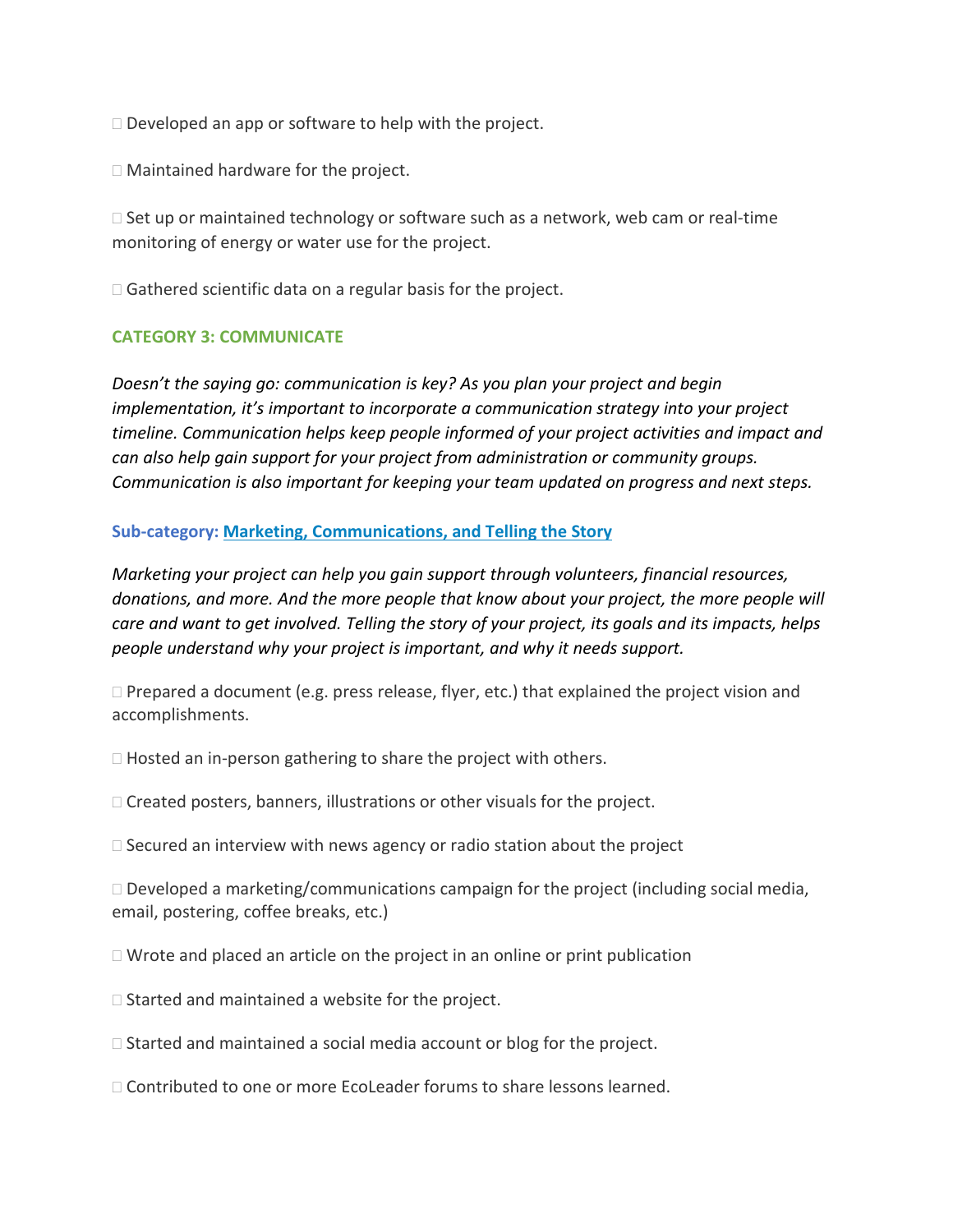$\Box$  Lined up influential people to speak about the project (i.e., community leaders, celebrities, or other influentials)

 $\Box$  Provided media training to project members.

 $\Box$  Reached out to diverse groups in the community that had not been previously engaged in the project.

## **Sub-category: Measurement, Evaluation and Reporting**

*Why set goals if you aren't going to track progress and evaluate your results? Tracking your goals and measuring your impact will help you determine if you did what you set out to do. And if your results aren't what you expected, then you can evaluate your goals, your results, and your implementation strategies and develop a plan to move forward. Reporting helps you document your project activities and keep your project team and interested parties updated.* 

 $\Box$  Designed or conducted a formative and/or summative evaluation of the project.

 $\Box$  Coordinated with a monitoring and evaluation professional to help design and implement evaluation.

 $\Box$  Took photos or videos before, during and after project, securing any necessary release for use.

 $\Box$  Coordinated with media to support wider distribution of the project's impacts.

 $\Box$  Interview community members, participants or others.

 $\Box$  Developed a project report including goals, progress, challenges, lessons learned or next steps.

#### **CATEGORY 4: SUSTAIN**

*You have launched a successful project, now what do you do? Take time to celebrate your successes and recognize the people who helped in the process. Reflect on the lessons you learned and how you might improve moving forward. Develop a plan for the future and incorporate strategies to ensure it's sustainable and has the necessary resources and support to keep it active. Your project may have been a one-time action or event, but could it be more? Meet with your project team and any people or groups that might be interested to explore options to maintain the project.* 

**Sub-category: Celebrating and Recognizing**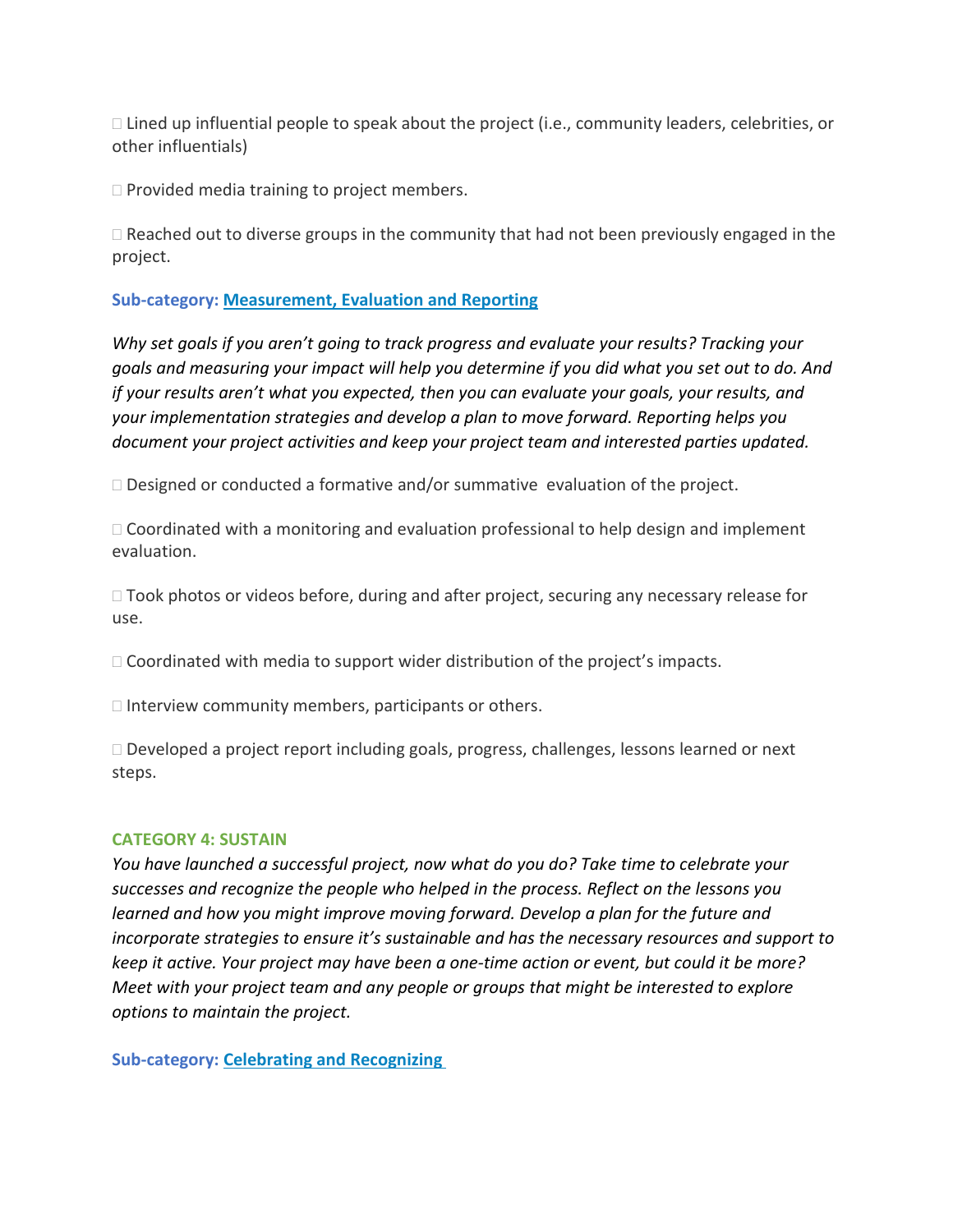*After all the hard work of planning and implementing, it's now time to celebrate your success and recognize your project team and the positive impacts you have made. Celebrating and recognizing not only forces you to stop and really think about what you have accomplished, but it's also a way to share your accomplishments with the broader community and gain support as the project moves forward. Also, it's important to celebrate and recognize your project team and other supporters - your project would not have been successful without them.* 

 $\Box$  Hosted a party with the leaders involved to acknowledge and appreciate effort, success and/or lessons learned.

 $\Box$  Awarded certificates, trophies, web banners or other form of recognition to individuals or partner groups.

 $\Box$  Arranged for incentives such as monetary prizes, promotions, or other.

□ Helped integrate new elements into performance goal setting or review processes that are tied to raises or promotions.

 $\Box$  Applied for an award or other recognition for the project awarded by a third-party (e.g., this can include the NWF application for EcoLeader Project Certification or other local or international awards).

## **Sub-category: Fostering Reflection and Continuous Improvement**

*As your project is coming to a close and you are developing future plans, it's important to reflect on what worked well and identify the challenges you faced. Develop a lessons-learned document to share with the project team and discuss what could have been done differently, and how. Use this document as a reference to ensure continuous improvement as you move forward.* 

□ Facilitated reflection on lessons learned with one or more teams.

 $\Box$  Reviewed and revised plans, goals, or policies.

 $\Box$  Helped develop a plan to broaden and sustain engagement.

 $\Box$  Integrated language or goals related to EcoLeadership into the organization's mission statement, master or strategic plan, or formal policies.

**Sub-category: Cultivating Energy and Renewal**